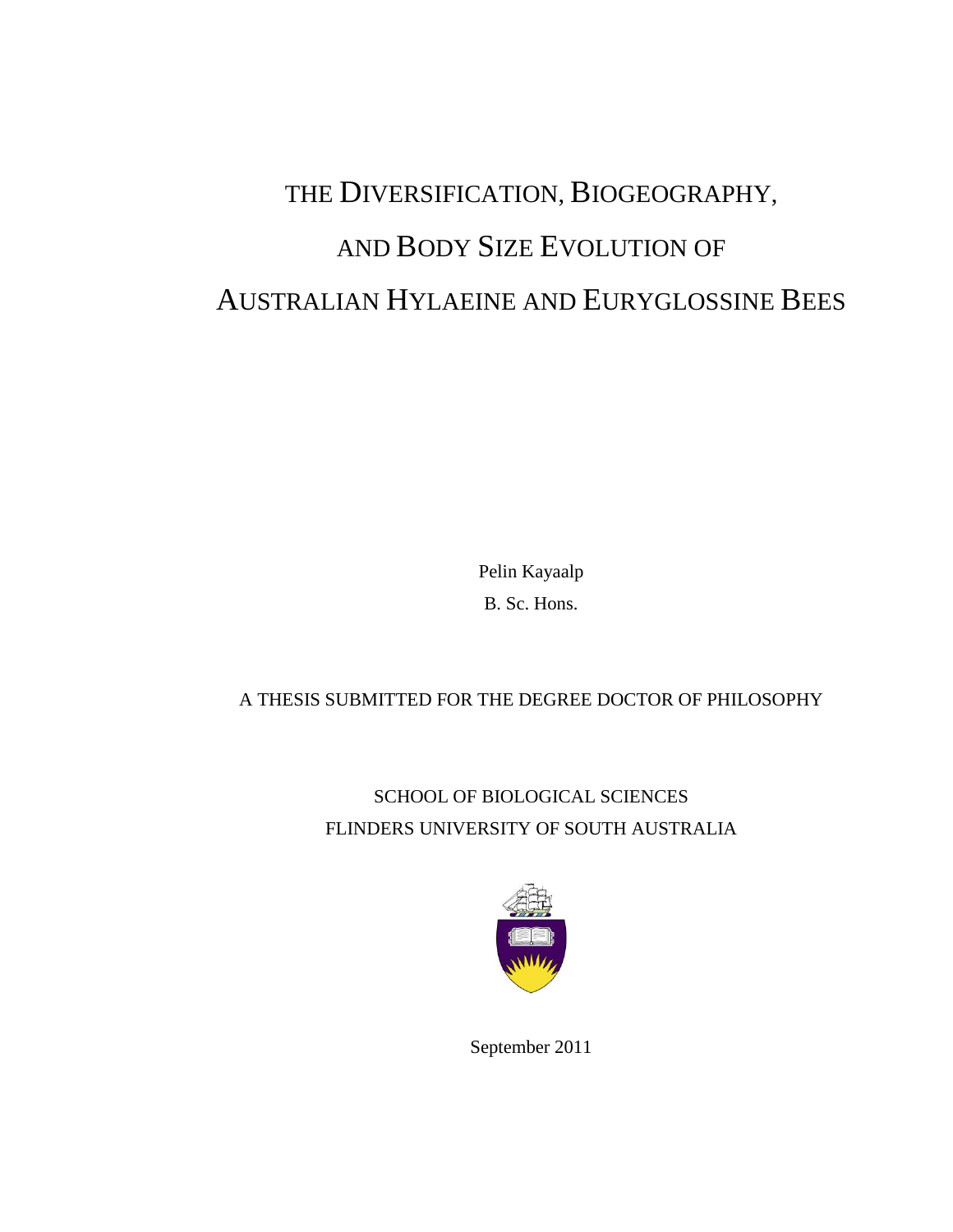



- A. *Hylaeus quadratus (*Hylaeinae) head, frontal view
- B. *Hylaeus quadratus (*Hylaeinae) body, lateral view
- C. *Callohesma* sp. (Euryglossinae) body, dorsal view
- D. *Callohesma* sp. (Euryglossinae) head, frontal view
- E. *Hylaeus (Rhodohylaeus)* sp. (Hylaeinae) head, frontal view
- F. *Hylaeus (Rhodohylaeus)* sp. (Hylaeinae) body, lateral view
- G. *Brachyhesma* sp. (Euryglossinae), dorsal view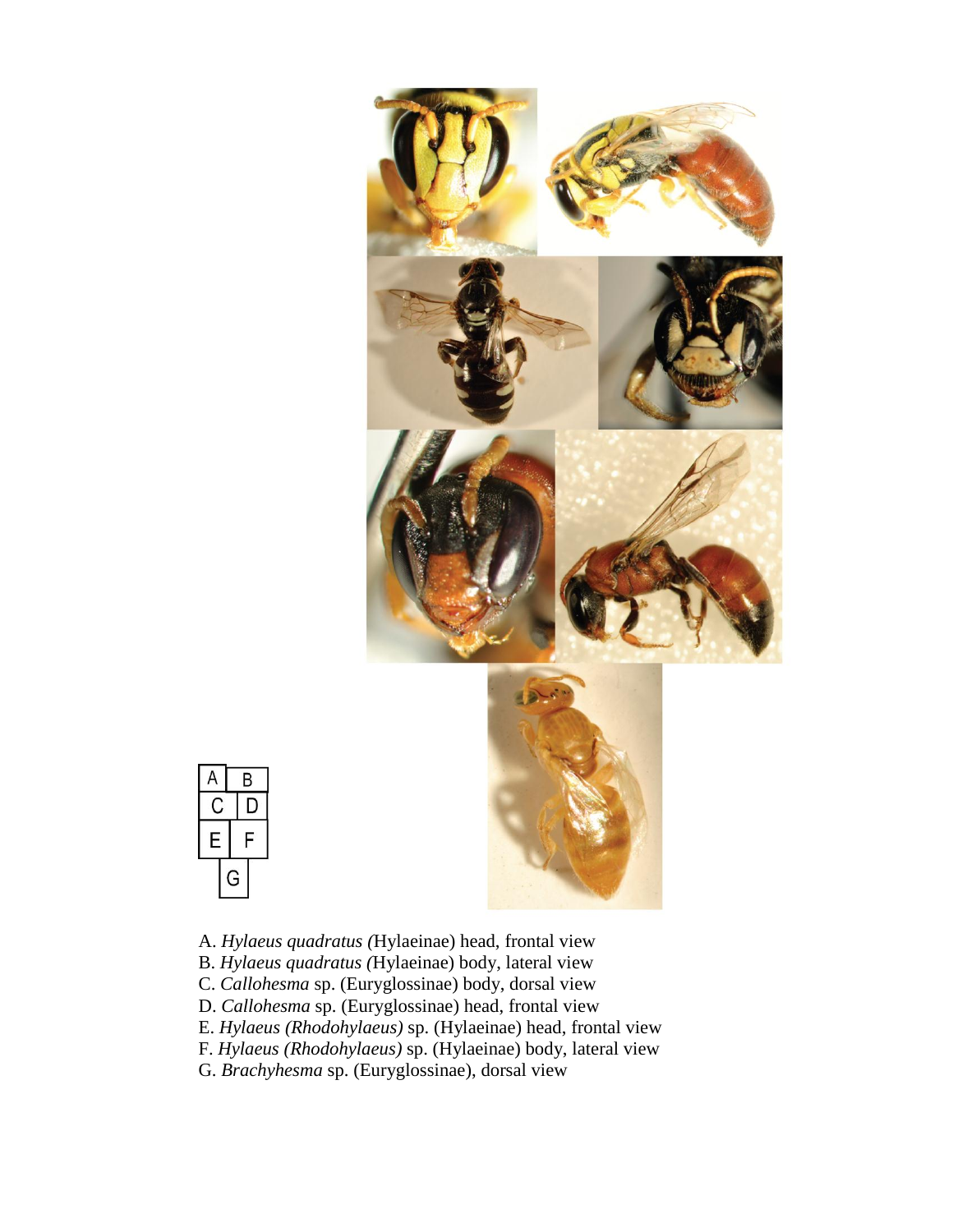# **CONTENTS**

| Rapid diversification in Australia and two dispersals out of Australia in the    |
|----------------------------------------------------------------------------------|
| globally distributed bee genus, Hylaeus (Colletidae: Hylaeinae).                 |
|                                                                                  |
| Phylogenetics and diversification of the Australian bee subfamily Euryglossinae, |
| and support for the southern African Scrapterinae as sister clade (Colletidae).  |
|                                                                                  |
| Trends in euryglossine and hylaeine (Hymenoptera: Colletidae) body size          |
| evolution.                                                                       |
|                                                                                  |
|                                                                                  |
| Description of a new subgenus of Allodapula (Apidae: Allodapini) based on        |
| larval morphology and DNA sequence data.                                         |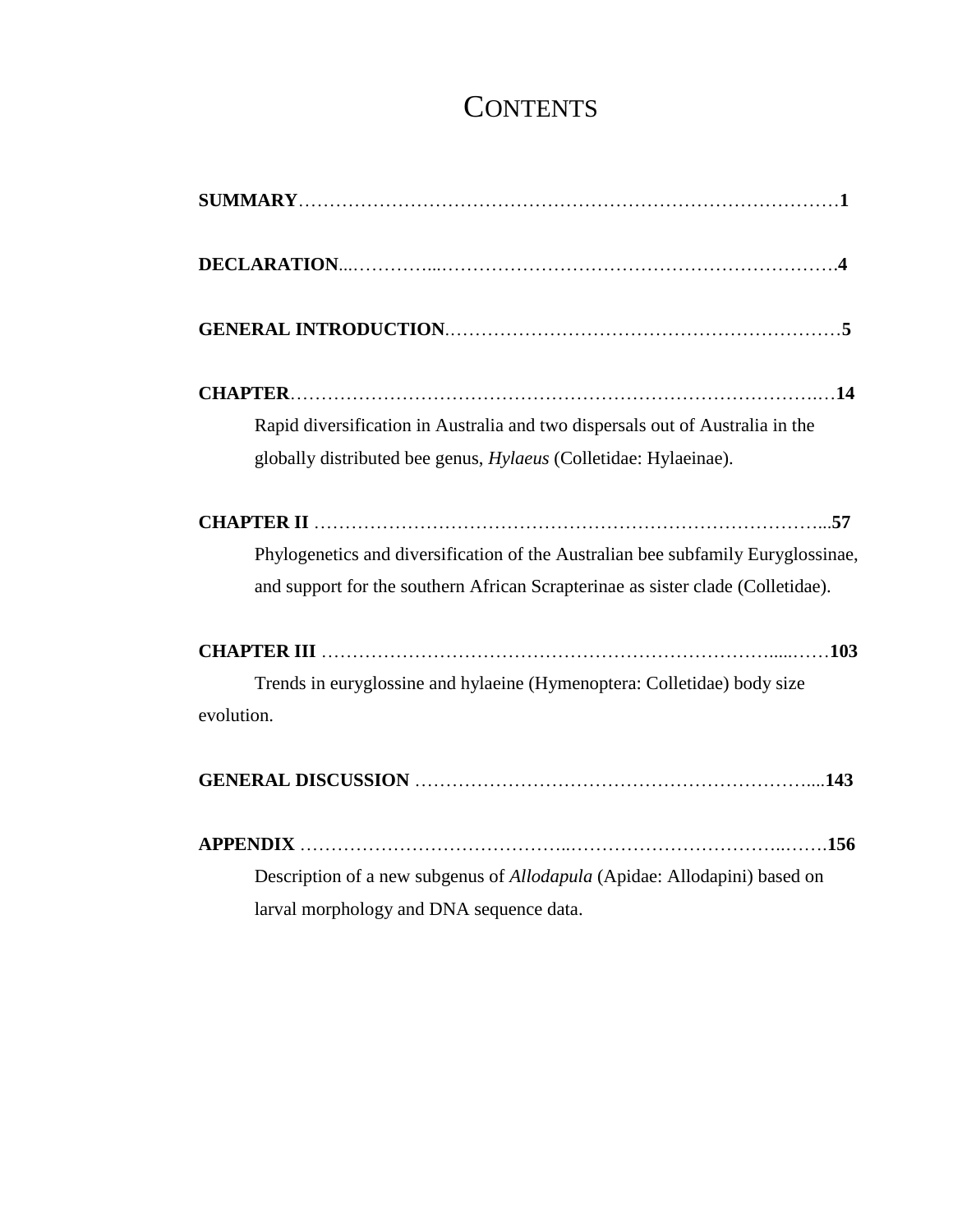### **SUMMARY**

Patterns in diversification, biogeographical histories, and the evolution of body size in euryglossine and hylaeine bees (Colletidae) are the topics of this thesis. Central to the work is the reconstruction of molecular phylogenies, which also enables the evaluation of current taxonomic arrangements within these groups.

*Hylaeus* (Hylaeinae) is the only globally distributed colletid bee genus, with subgeneric and species-level diversity highest in Australia. I use molecular phylogenetic analyses based on COI, EF-1 $\alpha$ , and 28S genes comprising 3,997 nucleotides and a total of 76 Hylaeinae species and five outgroup species to show that *Hylaeus* originated in Australia about 30 Mya. Log-lineages through time plots indicate high rates of cladogenesis early on in the history of Australian *Hylaeus*, and the phylogeny indicates only two dispersal events out of Australia, both shortly after its crown age. One of these dispersals was into New Zealand, with only a minor subsequent radiation, but a single dispersal event from Australia gave rise to the approximately 450 species of *Hylaeus* outside of Australasia with no evidence for subsequent dispersals from Australia into regions outside of Australasia, nor migration back into Australia. I discuss the possibility that despite a decreasing distance between Australia and Asia over the past 30 My, successful colonisation subsequent to the initial dispersal outside of Australasia would not entail the original benefits of new niche space, but would involve the costs of low genetic variation in colonizing lineages.

The subfamily Euryglossinae is endemic to Australasia, and comprises one of the most speciose bee groups in Australia. I use molecular phylogenetic analyses based on COI,  $EF-1\alpha$ , and 28S genes comprising 3,020 nucleotides and a total of 24 Euryglossinae species and 18 outgroup species to explore evolutionary relationships among the major euryglossine genera and the relationship of Euryglossinae to other colletid subfamilies. My analyses confirm the sister clade relationship between Euryglossinae and the southern African Scrapterinae, with a divergence date between the two clades of approximately 50 Mya. I argue that, based on that divergence date, the disjunct distribution of the subfamilies are unlikely to be a legacy of Gondwanan rifting, and I discuss two alternative routes of dispersal between Africa and Australia. A northern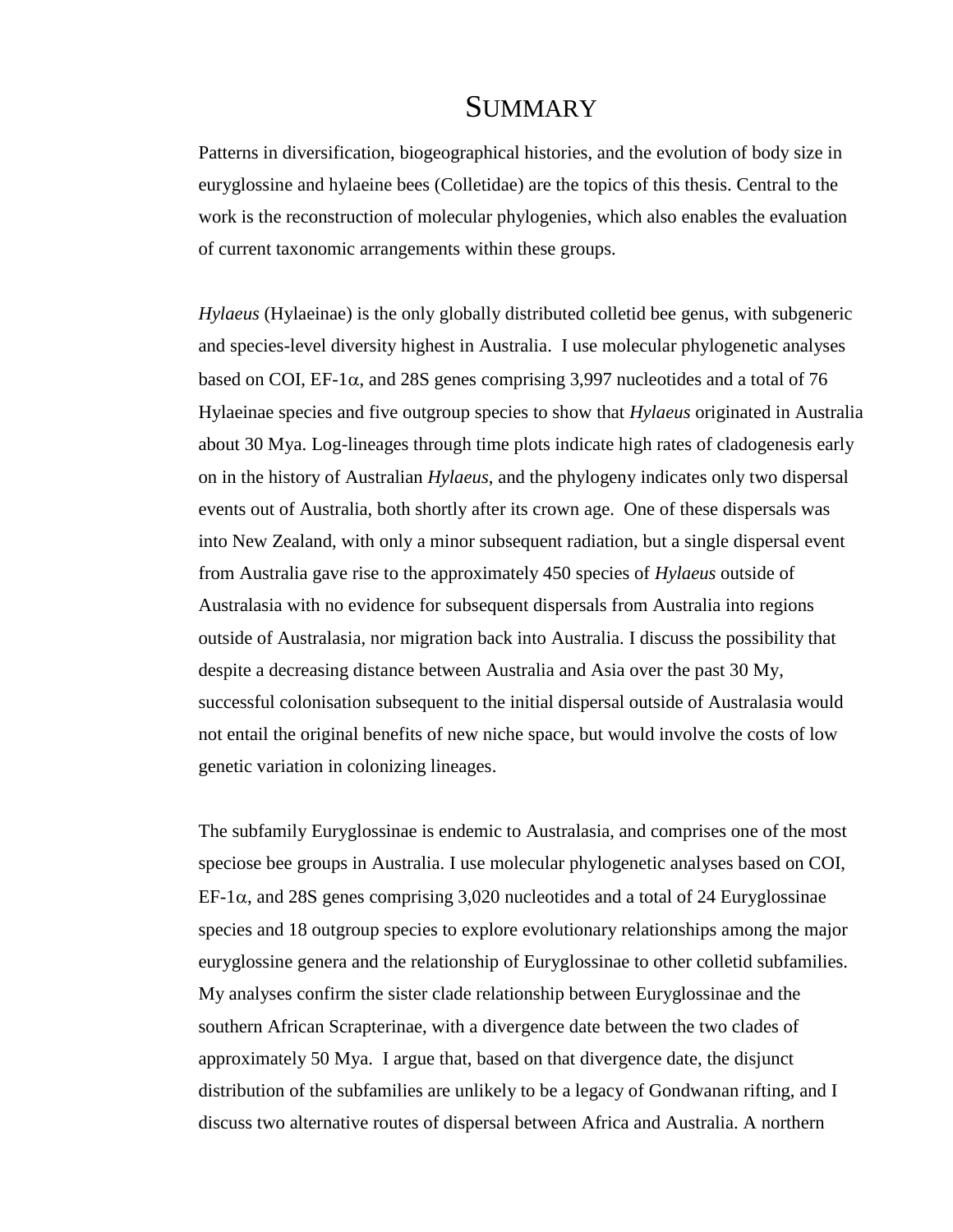Eurasian route would mean that extensive extinction has taken place throughout Eurasia and northern Africa, and a southern dispersal route is considered more likely, either between Africa and Australia via Antarctica, or with a most recent common ancestor in Antarctica with separate dispersals into Australia and Africa. Two clades within the Euryglossinae that had previously only been recognised from wing morphology are shown to have diverged ca. 45 Mya. Log-lineage through time plots show that diversification in the Australian Euryglossinae has been constant over time, and despite their abundance in Australia (approximately 400 species), only three species of Euryglossinae are known from outside Australia. I discuss the potential influence of nesting substrate (i.e., wood or soil) on dispersal ability and on the distributions and abundance of bees in tropical and Mediterranean climates as one possible explanation for this distribution.

As well as being two of the most abundant groups of bees in Australia, Euryglossinae and Hylaeinae also include some of the smallest species of bees in Australia. A generalised least- squares technique for inferring changes in body size in these two subfamilies found that phylogenetic signal is evident to only a small degree in the body size evolution within these two groups. There is some indication that evolution of body size might be adaptive in both groups, but the results are not strongly supported. It has been suggested that the relatively small size of species in both these subfamilies has led to the loss of pollen-collecting scopae. That Euryglossinae and Hylaeinae are not sisterclades infers that the loss of scopae and internal pollen transport has evolved twice at a higher taxonomic scale (i.e. subfamily) in bees and only within the Colletidae. The thesis discusses an alternative possibility for the loss of scopae, which also provides a possible clue to why these bees are so successful in Australia; that being that the nectarrich larval provisions utilised by all colletids can easily be collected from the abundant and nectar-rich Myrtaceae species in Australia. It may be that euryglossines and hylaeines have adapted to swallowing both pollen and nectar with the high quantity of nectar used in provisioning allowing for a sufficient amount of liquid for regurgitating both materials back at the nest, thus negating the need for pollen-collecting scopae.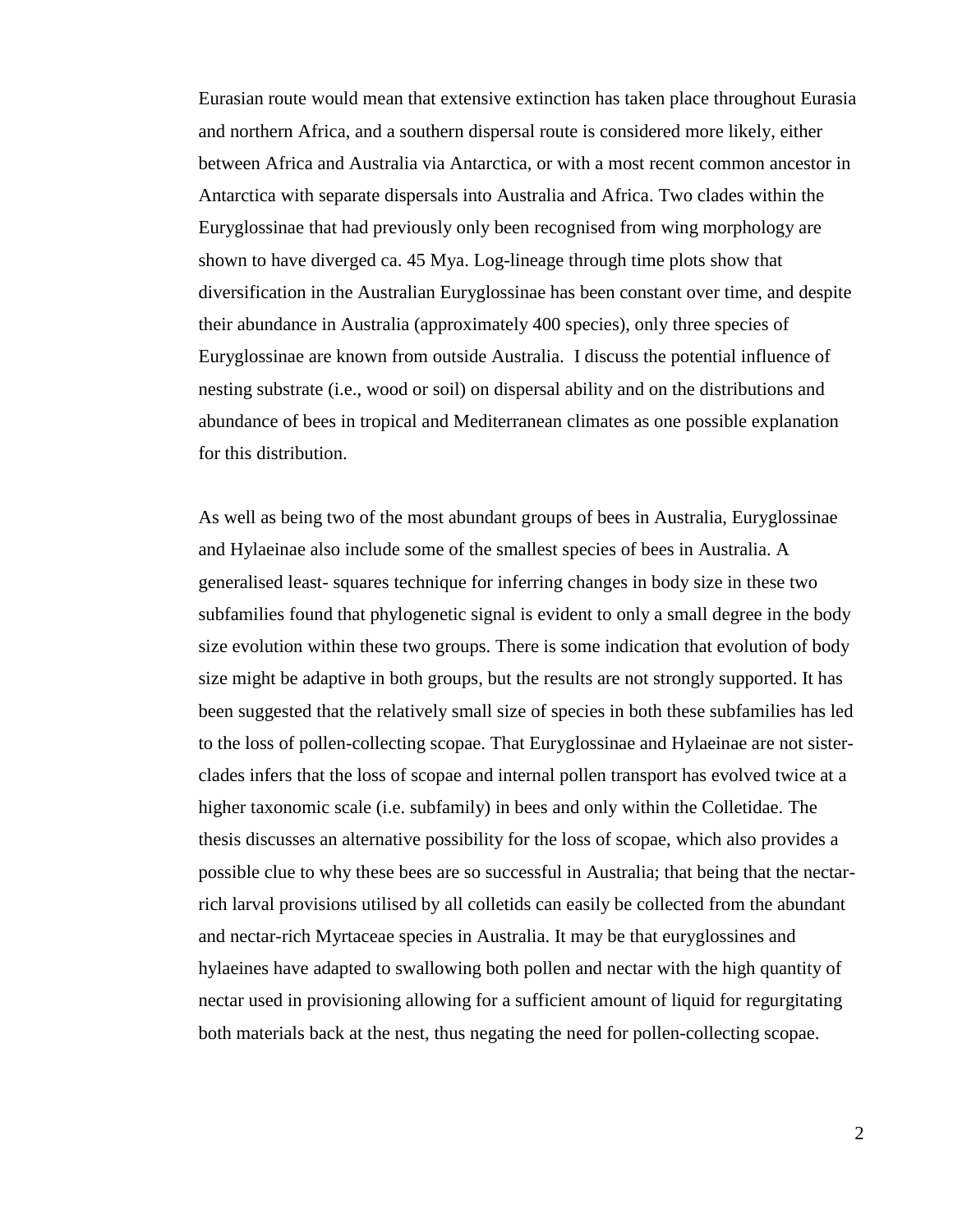This thesis provides further insight into the evolutionary histories of two of Australia's most diverse and abundant bee groups by highlighting their similarities and differences in diversification and life history.